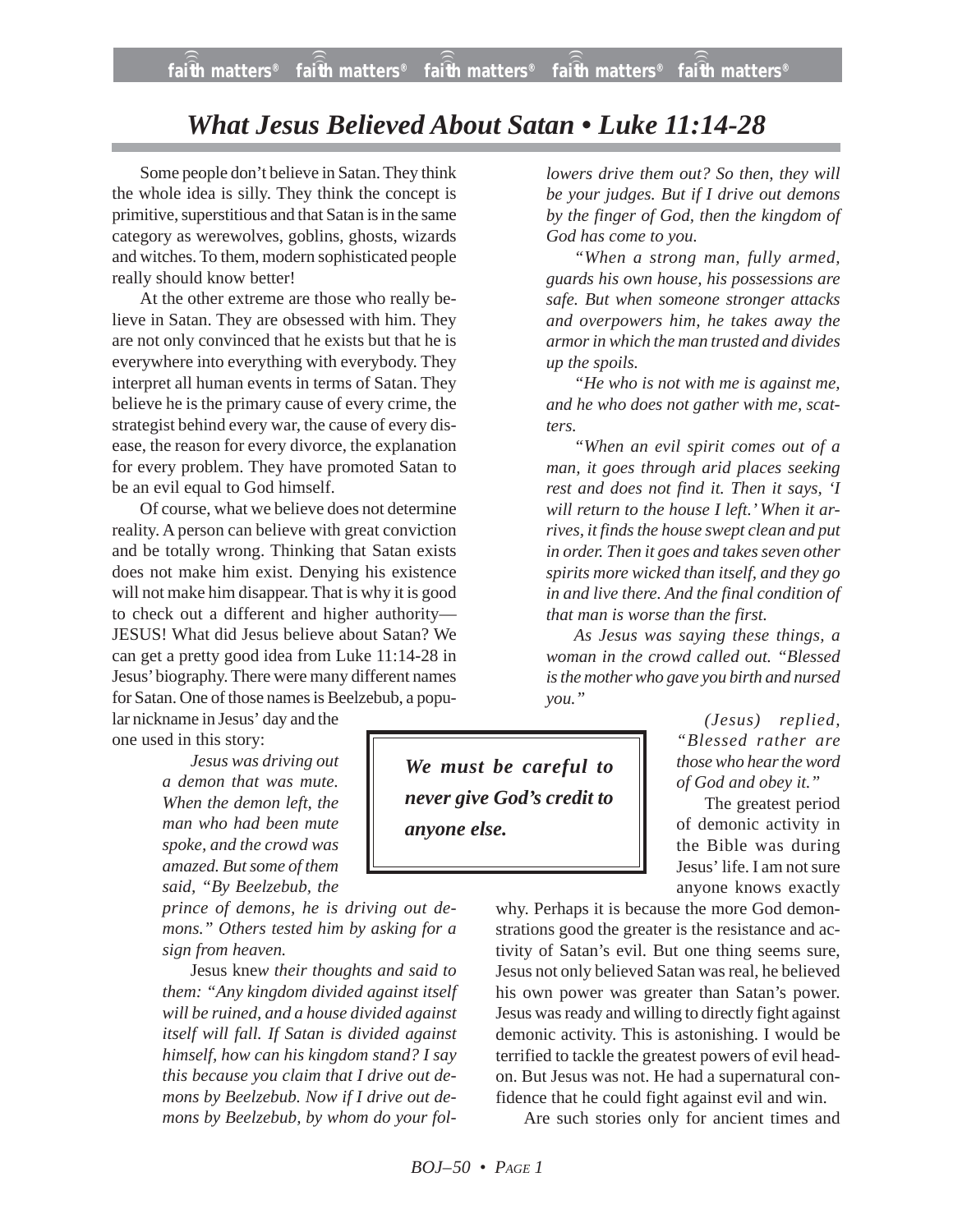distant places? I received a letter from a man I know who is living in Asia. Here is what he wrote:

> The demon-possessed man was brought to five different Moslem leaders to be freed of the spirits that tormented him day and night. These leaders prayed and used various magic practices to cast out the tenacious demons, but nothing worked.

> Finally, one of the men said, "Let's bring him to the Mosque leader (in another village). I have heard that he has new power, what he calls the Spirit of God."

> "No, no, we cannot do that!" shouted someone in the crowd. (He) reads another holy book now called the New Testament and he has become a follower of Christ."

> After much arguing the decision was made to bring the possessed man to (the leader of that village). (He) is a well-known and respected leader. He came to Jesus Christ through our ministry about a year ago. (This man) prayed in the name of Jesus Christ over the possessed man and the demons came out, leaving the man in his right mind. To this day he is still free of the demons.

> Three other such possessed men have been brought to (this leader) since the first man was freed. All three were released of their demons and have a new respect for (this leader) and for Jesus Christ.

> (Another man) who was also a leader of his village mosque was so impressed with the new power that he saw release his four friends that he committed his life to Jesus Christ. Over the last six to eight months, we have seen over 100 confessions of faith.

This was not just something that happened in Jesus' time, this is something that is occurring in our world today.

The specific case in Luke 11 was a man who had lost his ability to speak because an evil spirit had taken it away from him. The point here is not that everyone who cannot speak has a demon or that every demon causes people to become mute. Rather, the point is that evil can take hold of individual lives in a multitude of ways.

Jesus drove the demon out of the man and the man talked. The crowd was amazed. They probably did not think Jesus could do that. But while they all agreed that the mute man was cured, some insisted that Jesus healed the man by the power of Satan. In other words, they were saying, "Yes, Jesus did it with supernatural power, but it was evil supernatural power."

In my opinion, this was a very dangerous accusation to make. Jesus clearly claimed to heal by the power of God. To credit someone else risked an ultimate insult against God.

During the 1996 Olympic games in Atlanta a security guard tried to help victims of a bomb blast that went off in Centennial Park. Later, he was accused of planting the bomb. He was a hero charged with being a villain. His good was interpreted as evil. And that is what happened to Jesus.

We must be careful to never give God's credit to anyone else. When God does something great do not credit prayer, do not credit the church, do not credit the doctor and certainly do not credit Satan. That is stealing from God the credit and the honor that rightly belong to him. We need to give God the credit he deserves!

But back to what Jesus believed. Jesus believed that his power was greater than Satan's power. Jesus was convinced that he could take evil and demons head-on and be victorious. And so he said in Luke 11:20, *" . . . I drive out demons by the finger of God . . . the kingdom of God has come to you."*

Then he went even further, describing Satan as being like a very strong man guarding his evil empire. But Jesus insisted that he is even stronger: *"When a strong man, fully armed, guards his own house, his possessions are safe. But when someone stronger attacks and over powers him, he takes away the armor in which the man trusted and divides up the spoils."* Jesus is stronger than Satan or evil. That is what he thought. That is what he said. That is what he believed.

Do you agree with Jesus? Do you believe that Satan is real and his power is great, but that Jesus is greater? Do you believe that Jesus can take on the evil in our world and in our lives and win? Those who believe have great hope. Those who do not believe have great despair.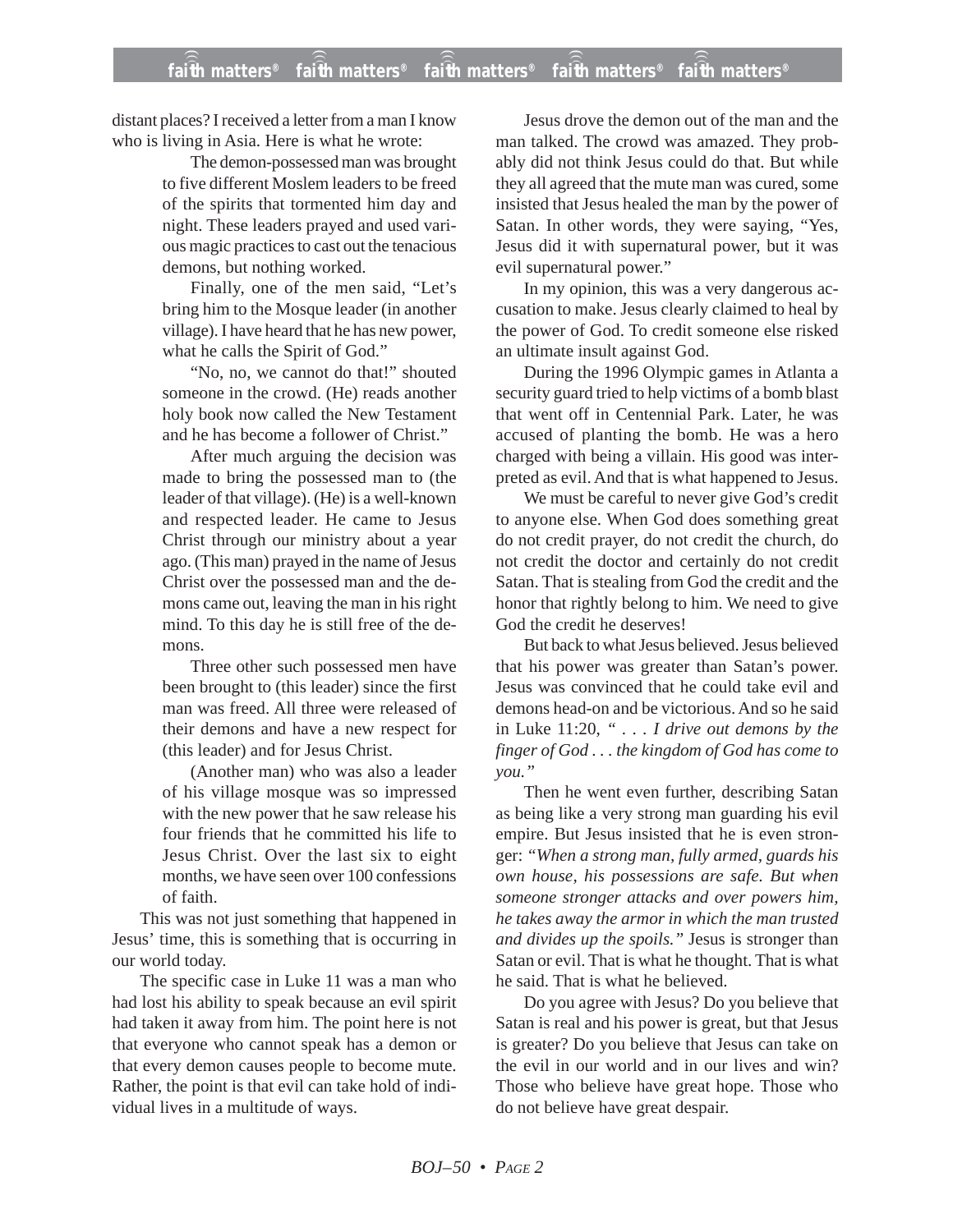Jesus decided to answer the accusation about being in Satan's service. That is interesting because he did not always answer the criticisms leveled against him. But in this case he insisted that the charge simply did not make sense. If Jesus were on Satan's side, why would he fight against Satan's evils? Certainly Satan is not that stupid, seeking to defeat himself. *"A house divided against itself will fall."* If Satan wanted the man mute, Satan would not have empowered Jesus to let him speak.

While Jesus was on the topic of the difference between evil and good, Jesus and Satan, he made a very bold declaration: *"He who is not with me is against me, and he who does not gather with me, scatters."* In other words, there is no neutrality in the war between Jesus and Satan. A person is on one side or the other.

This is not the way we usually think. Most people would say that those who are on Satan's side are the evil few of this world—the serial killers, sociopaths, dictators ordering genocide, child molesters and worse—and that those who are on Jesus' side are the super-religious minority who read the Bible every day, pray frequently, never miss church, give generously and even sacrificially and otherwise are super-spiritual. On Satan's side are the Adolph Hitlers of history and on Jesus' side

are the Mother Theresas of history.

Jesus saw things differently. He insisted that you are on one side or the other. There is no middle ground. You are either committed to Jesus or committed to Satan. There is nothing in between. What is so scary about this is that so many

of us like to think we are middle-of-the-road . . . not too fanatical. Jesus says all such people are on Satan's team.

Jesus said that. Jesus believed it. He believed that we are either on God's side or Satan's side. What do you think? What do you believe? Whose side are you on?

He adds a third belief to his list. Jesus believed that getting rid of evil is never enough. This belief is so fascinating and significant that it is worth rereading in Luke 11:24-26:

*"When an evil spirit comes out of a man, it goes through arid places seeking rest and does not find it. Then it says, 'I will return to the house I left.' When it arrives, it finds the house swept clean and put in order. Then it goes and takes seven other spirits more wicked than itself, and they go in and live there. And the final condition of that man is worse than the first."*

That really runs counter to popular beliefs and practices. Our general assumption is that getting rid of the bad stuff in our lives will solve most of our problems. Get rid of addictions. Stop cheating. Quit committing adultery. End animosity. Cease lying. Cut out your critical tongue. Never steal again. Get rid of all the bad stuff and life will be good. But, according to Jesus, the exact opposite is true. Get rid of all the bad stuff in your life and before long you will be worse off than you were before because, when you get your life cleaned up, you make space for more bad things to come in.

Jesus' point here is plain and simple: bad must be replaced by good. Yes, kick Satan out; but bring Jesus in. Get rid of evil, but replace it with good. When hatred leaves, love must enter. When addic-

*…many of us like to think we are middle-of-the-road … not too fanatical. Jesus says all such people are on Satan's team.*

tion is kicked out, loyalty and zeal for God much take first place. When we forgive those who have hurt us, we must fill the place where animosity used to be with genuine goodness and kindness. This is a powerful and transforming truth

to understand and live. Solving our problems and getting rid of evil is never enough. God and good must fill and control our lives instead.

The more we think about Jesus' teaching, the more it makes sense. We all know stories of people with bad friends. Maybe the description fits you. Bad friends are a bad influence. They drag you down; they reinforce the worst; they hold you back; they encourage your bad habits; they destroy your life. So, you decide to break off a bad relation-